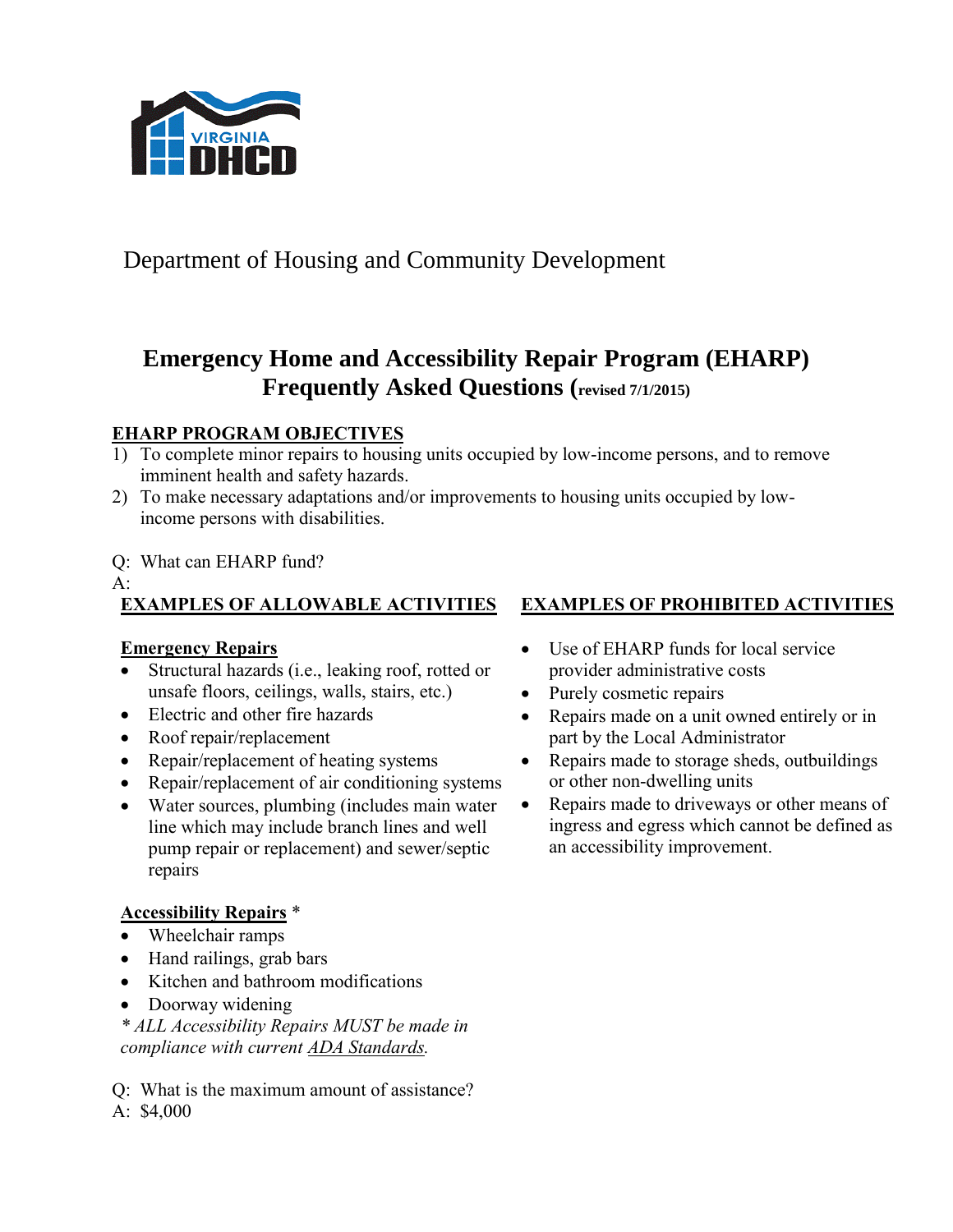Q: Maximum assistance is \$4,000 (EHARP funds) but is there a maximum job cost?

A: There is no maximum job cost IF other funds can be leveraged above and beyond the \$4,000.00 from EHARP.